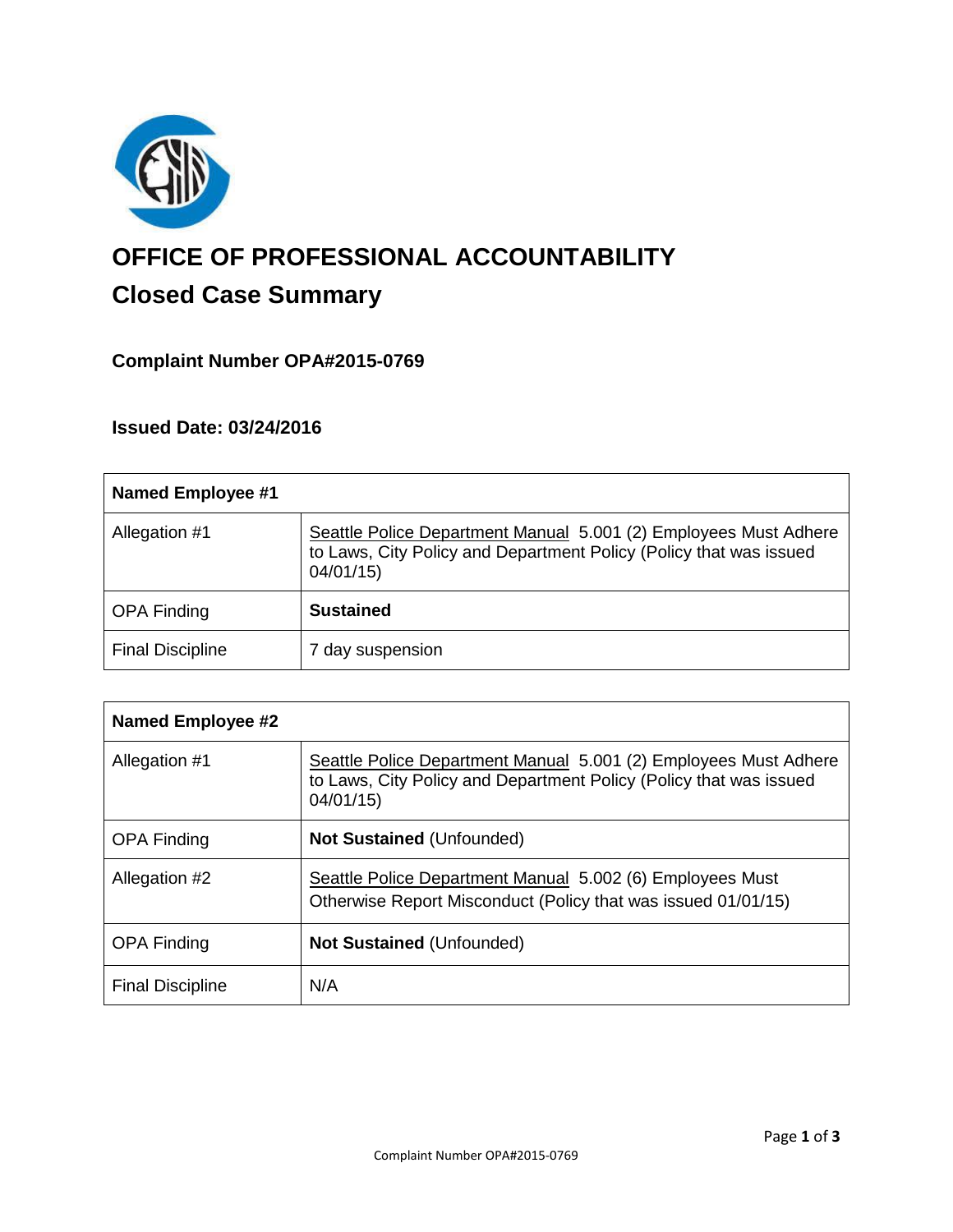| <b>Named Employee #3</b> |                                                                                                                            |
|--------------------------|----------------------------------------------------------------------------------------------------------------------------|
| Allegation #1            | Seattle Police Department Manual 5.002 (6) Employees Must<br>Otherwise Report Misconduct (Policy that was issued 01/01/15) |
| <b>OPA Finding</b>       | <b>Not Sustained (Training Referral)</b>                                                                                   |
| <b>Final Discipline</b>  | N/A                                                                                                                        |

## **INCIDENT SYNOPSIS**

Named employee #1 and #2 responded to a report of Domestic Violence (DV) assault. The suspect was no longer at the location. Based on the interview with the victim at the scene, it was determined that there was probable cause to arrest the suspect for a DV assault. Named employee #1 called the suspect by phone. The suspect declined to turn himself in to be arrested.

## **COMPLAINT**

The complainant, a supervisor within the Department, alleged that named employee #1 did not comply with the mandatory Domestic Violence arrest requirements. It is further alleged that named employee #2 knew that there was probable cause to make this arrest and did not report the alleged misconduct by named employee #1. Named employee #3 was the supervisor approving the report and it is alleged that she failed to report the alleged misconduct by named employee #1.

## **INVESTIGATION**

The OPA investigation included the following actions:

- 1. Interview of the complainant
- 2. Search for and review of all relevant records and other evidence
- 3. Review of In-Car Videos
- 4. Interviews of SPD employees

## **ANALYSIS AND CONCLUSION**

Based on State law and department policy, named employee #1 and #2 were expected to search for and attempt to arrest the outstanding suspect within four hours of the incident. The mandatory arrest provisions of the Domestic Violence policy are intended to enhance the victim safety and community safety by separating the primary aggressor from their apparent victim. The OPA investigation showed that named employee #1 did not make a reasonable attempt to effect the arrest of the suspect or consult with a supervisor about the situation. Named employee #2 was the backing officer on this incident and named employee #1 was the primary